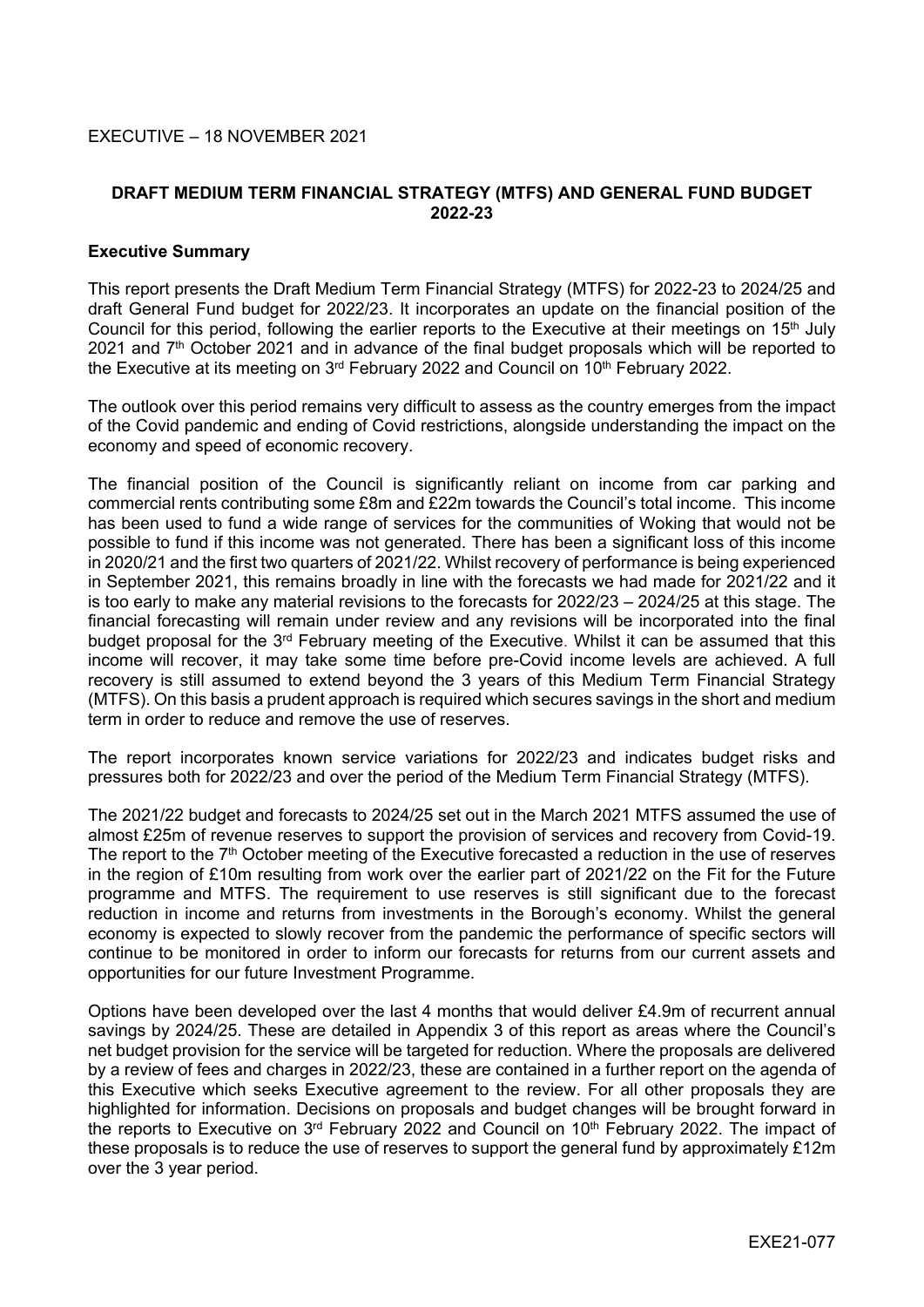At this point it is not possible to propose a balanced MTFS position over the period without the use of reserves. There are some encouraging signs for local government coming out of the Chancellor of the Exchequers Autumn Budget Statement and Spending Review that was announced in the House of Commons on 27<sup>th</sup> October 2021 and the signalling from Government of a 3 year settlement 2022/23 – 2024/25. Many details from Government however will be provided in the provisional financial settlement which is expected any time from early December.

There is also an improving reserves position for the Council, the forecast strategic use of reserves at this stage is therefore appropriate and prudent.

The approach taken supports the development of a sustainable approach to delivering service changes over the medium term and enables investment into the Fit for the Future programme of organisational change.

The Council has established a significant performance reset over the last 7 months through the emerging Fit for the Future programme in order to establish a framework to oversee the delivery of efficiencies while continuing to place communities at the core of decision making through our extensive community engagement plans. In addition, the programme seeks to deliver a modern council way of working that is in tune with the priorities for and opportunities that the Borough offers. Details of the Fit for the Future programme were reported in the MTFS report to the Executive on 7<sup>th</sup> October 2022.

Now is the time to drive out the benefits enabled from the investments the Council has made into establishing the Borough as a place that has vitality and prosperity in order to maximise it's potential.

The Council's application to the government for Exceptional Support for 2020/21 and 2021/22 was not successful as the assessment from MHCLG was that the Council's overall position did not meet the criteria for support, the Council is not facing an immediate unmanageable cost pressure and there are a range of actions that the Council could take to help manage its financial position in the coming years. The Council was prudent in assuming that this support would not be available and it does not therefore impact on our financial planning assumptions.

There was an additional resolve of the Executive at its meeting on  $15<sup>th</sup>$  July 2021, supported by a motion that was agreed by Council at its meeting on 29<sup>th</sup> July 2021, which has led to the commission of a full, independent and comprehensive review of all the assets and liabilities of the Council and all companies of which it has an interest. This contract has been awarded and the review will produce a report by the end of December 2021 which will be incorporated into the Medium Term Financial Strategy and reported in the Budget report to Executive on 3<sup>rd</sup> February 2022, following consideration by the Overview and Scrutiny Committee at its meeting on 24<sup>th</sup> January 2022. Council will be required to approve the final budget and Council Tax at their meeting on 10<sup>th</sup> February 2022.

Monitoring of the 2021/22 budget will be reported monthly in the Performance and Financial Monitoring Report.

## **Recommendations**

The Executive is requested to:

# **RESOLVE That**

- (i) the draft General Fund Budget for 2022/23 be received;
- (ii) Managers, Corporate Leadership Team and Portfolio Holders continue detailed budget preparation to secure savings for consideration by the Executive in February 2022; and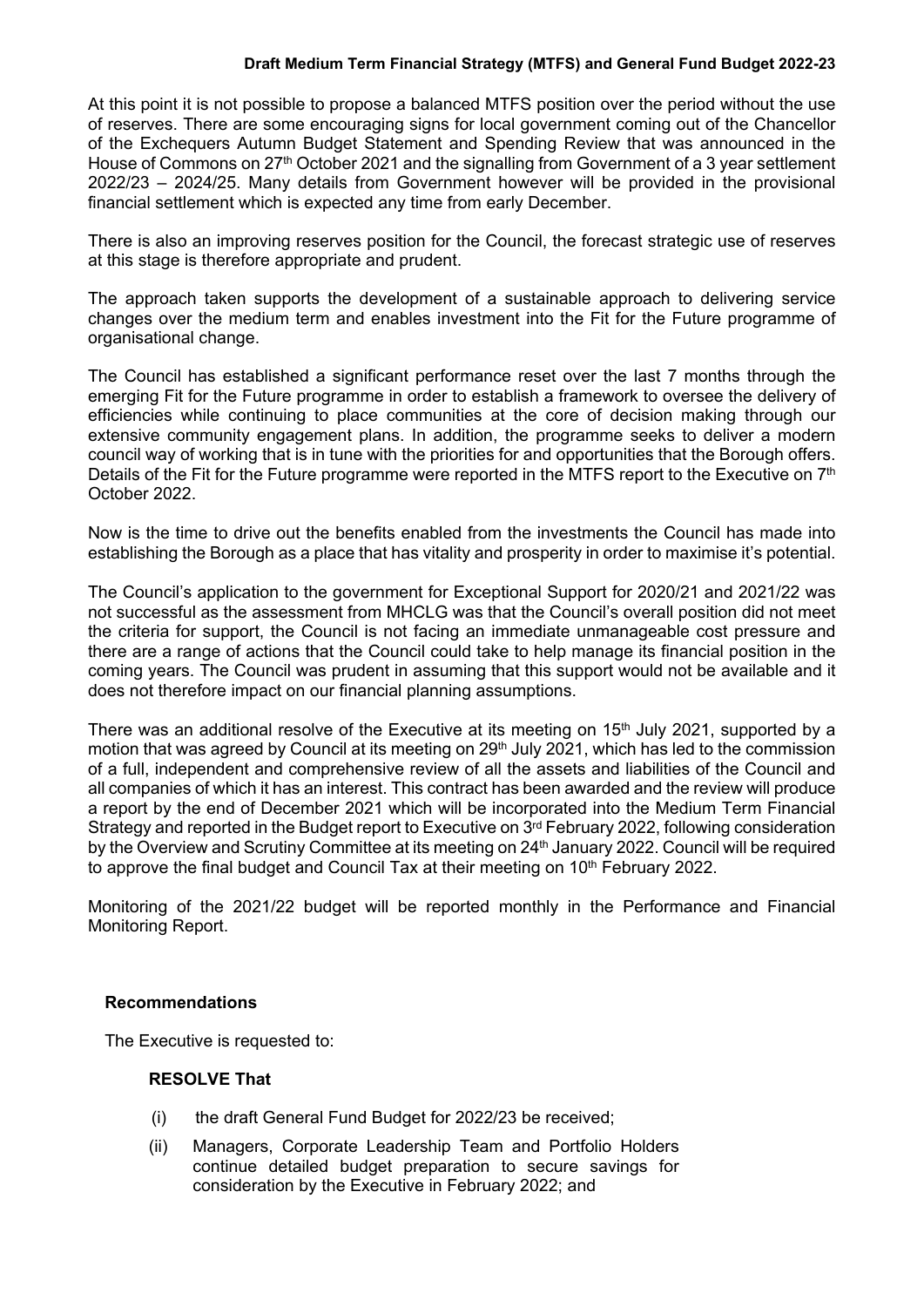(iii) the savings and efficiency proposals at Appendix 3 to the report be noted.

## **Reasons for Decision**

Reason: Consideration of these proposals will enable the preparation of the Council's budgets for 2022/23 to proceed.

The Executive has the authority to determine the recommendation(s) set out above.

| <b>Background Papers:</b>                              | None.                                                                                   |
|--------------------------------------------------------|-----------------------------------------------------------------------------------------|
| <b>Reporting Person:</b>                               | Leigh Clarke, Finance Director<br>Email: leigh.clarke@woking.gov.uk, Extn: 3277         |
| <b>Contact Person:</b>                                 | Neil Haskell, Business Support Manager<br>Email: neil.haskell@woking.gov.uk, Extn: 3246 |
| <b>Portfolio Holder:</b>                               | Councillor Simon Ashall<br>Email: cllrsimon.ashall@woking.gov.uk                        |
| <b>Shadow Portfolio Holder:</b> Councillor lan Johnson | Email: clirian.johnson@woking.gov.uk                                                    |
| Date Published:                                        | 12 November 2021                                                                        |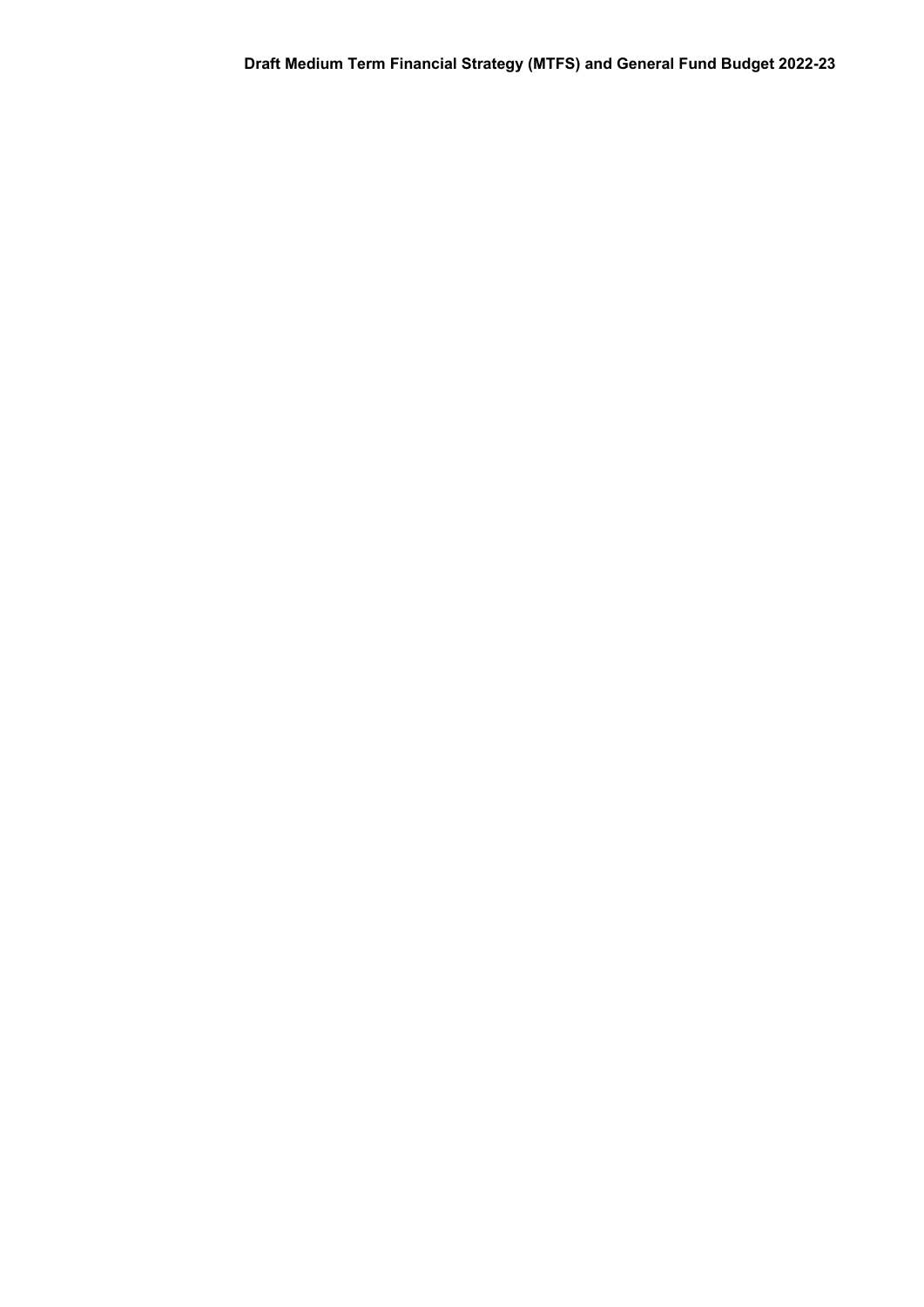## **1.0 Introduction**

- 1.1 This progress report on the Council's Medium Term Financial Strategy is part of the Council's integrated service and financial planning cycle. The report provides an overview of the latest position, following work over the summer and in the context of the Fit for the Future programme that has been planned and implemented over the last 7 months.
- 1.2 It follows the Medium Term Financial Strategy reports presented to the Executive at its meetings on 15<sup>th</sup> July 2021 and 7<sup>th</sup> October 2021 and in advance of the final budget proposals which will be reported to the Executive at its meeting on 3<sup>rd</sup> February 2022 and Council on 10<sup>th</sup> February 2022.
- 1.3 The report sets out our performance and achievements over the last year, more notably the last 7 months, and acknowledges the challenges in the years ahead at both a local and national level as we assess the impact that the coronavirus pandemic has had on the Council's income, demand for services provided by the Council and the shape of the economic recovery.
- 1.4 The Council spends circa £130m gross and £15m net revenue each year on the general fund and has an ambitious £1,003m capital Investment Programme. It is vital that these resources, in partnership with others, are deployed in the most effective way.
- 1.5 The Corporate Plan, adopted at Council 8 April 2021, sets the core priorities for the Council and informs where our spending is directed in order to ensure that we target our finite resources towards the areas of highest priority and need.
- 1.6 The Council budgets for circa £35m per annum from commercial and income generating activities plus margins from loans to Group Companies and other partners which have supported the Council's ability to provide a comprehensive set of services that are valued by the communities of the Borough. The Corporate Plan and integrated service and financial planning within this Medium Term Financial Strategy provides the policy and priority context for developing proposals that sustain our financial resilience whilst ensuring we remain focussed on the priorities for our communities.
- 1.7 In developing our medium and longer term plans we will need to have regard to the broader context in which we will be working. There are significant areas of change that currently are not fully understood and cannot be fully quantified but will have potentially significant financial impact. The Chancellor delivered his Budget and Spending Review 2021, including the Office for Budget Responsibility (OBR) forecasts on  $27<sup>th</sup>$  October 2021. The main points from the Chancellor's Budget Statement that are relevant to local government are as follows:
	- o New grant funding for local government has been announced over the next three years, worth £4.8bn. The details of how this funding will be distributed and which services it will be allocated to were not included in the speech. There was also no announcement on funding reform, and no confirmation that the reset would be delayed beyond 1 April 2022.
	- $\circ$  The Spending Review document confirmed that the Council Tax referendum limit is expected to remain at 2% per annum for the Spending Review Period, with an additional 1% per annum flexibility for social care authorities to increase the Social Care Precept.
	- $\circ$  The Business Rates multiplier will, again, be frozen, rather than rising by inflation, as in 2021/22. It is expected that this will be funded by government through a further increase to the multiplier cap compensation grant.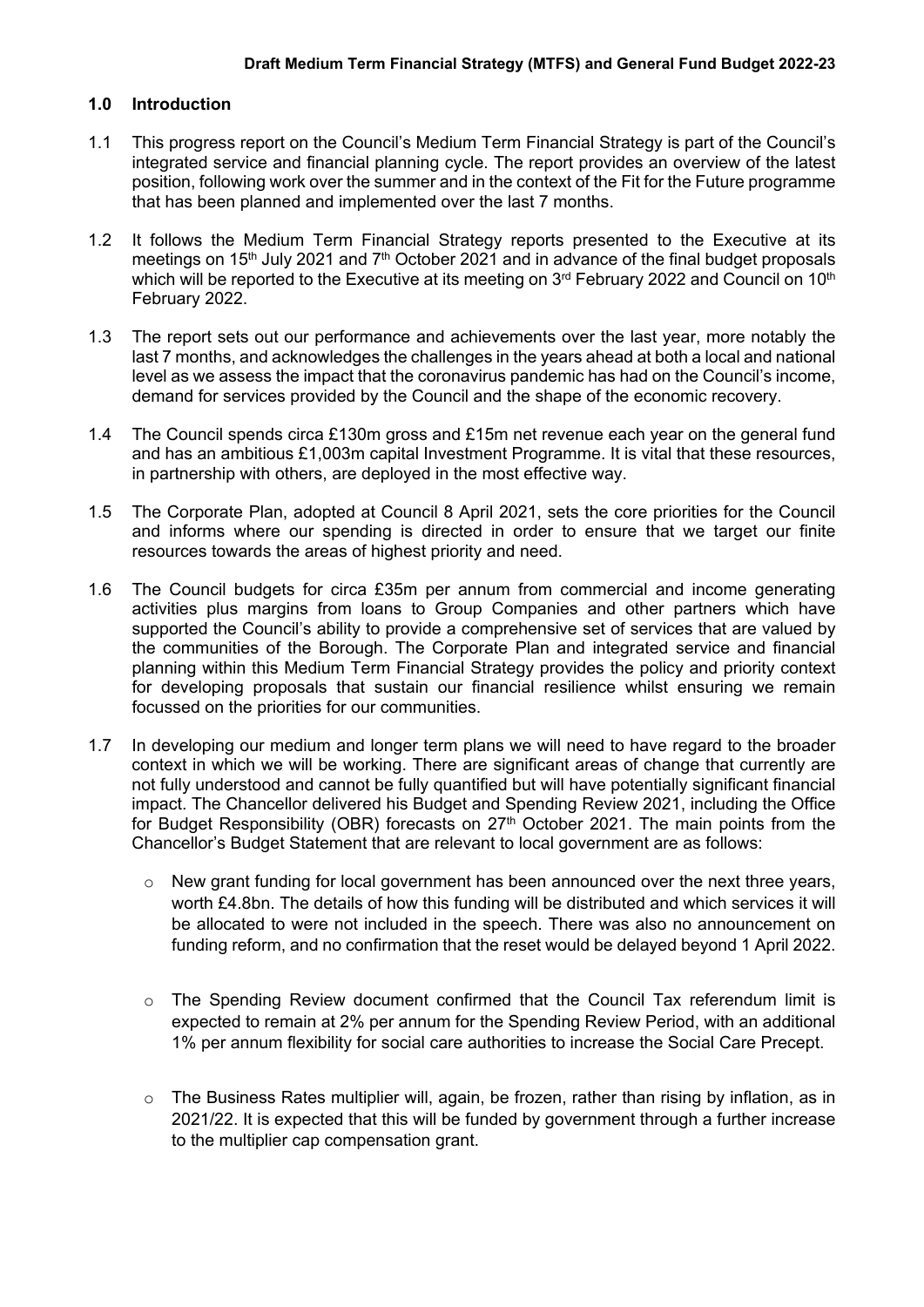- $\circ$  Retail, Hospitality and Leisure relief will be extended at 50% for 2022/23, subject to a £110,000 cash cap. The government estimates the relief will be worth £1.7bn to business. Again, it is expected that this will continue to be fully funded for local government.
- $\circ$  £560m will be provided for youth services as part of the levelling up agenda. There will also be new funding for community football pitches (£200m+), to support museums and libraries (£800m), and for 100 new 'pocket parks' on small areas of derelict land.
- $\circ$  The public sector pay freeze will not continue, and the intention is to return to the usual system of independent pay commission recommendations for 'fair and affordable' pay rises over the whole Spending Review period. The minimum wage will be increased to £9.50 per hour, accepting the Low Pay Commission's recommendation.
- $\circ$  Total departmental spending will increase over this Parliament by £150bn, or 3.8% per annum in real terms. There will be a real terms rise in spending for every single department.
- o The OBR forecasts predict continued higher inflation, with CPI expected to average 4% over the coming year. The government consider that this high inflation relates to demand exceeding supply (as demand has recovered more quickly than suppliers can re-mobilise, as economies reopen) and also to the surge in demand for energy, despite continuing disruptions to supply.
- $\circ$  Economic recovery is now expected to be quicker, with a return to pre-COVID levels expected at the turn of the year (earlier than was expected in March). The estimates of the impact from COVID have been reduced from 3% to 2%, and the peak unemployment is now expected to be 5.2% (down from the 12% predicted in March).
- o The government will publish a new Charter for Budget Responsibility (which will be subject to a vote in Parliament). The Charter will include two rules, which must be met by the third year of a fiscal period: that underlying Public Sector Net Debt (excluding the Bank of England) must be falling as a percentage of GDP, and, in normal times, the state should only borrow to invest (with everyday spending being paid through taxation).
- 1.7 The draft revenue budget has been prepared as part of an integrated service and financial planning approach which was initiated in the MTFS report to the Executive at its meeting on 15<sup>th</sup> July 2021. At this stage the budget in 2022/23 provides specifically for:
	- A medium term strategic financial and service planning horizon;
	- Latest funding and economic position advised by government;
	- Inflationary increases limited to those elements which carry a contractual/ unavoidable obligation to adjust by inflation;
	- The revenue impact of new investments be limited to a sustainable increase in accordance with the provisions of the Prudential Code;
	- Provision for pressures where they are unavoidable and align with corporate priorities;
	- To propose fees and charges to optimise the income yield;
	- Review of the Investment Programme to continue; and
	- The programme to identify further efficiency savings to continue.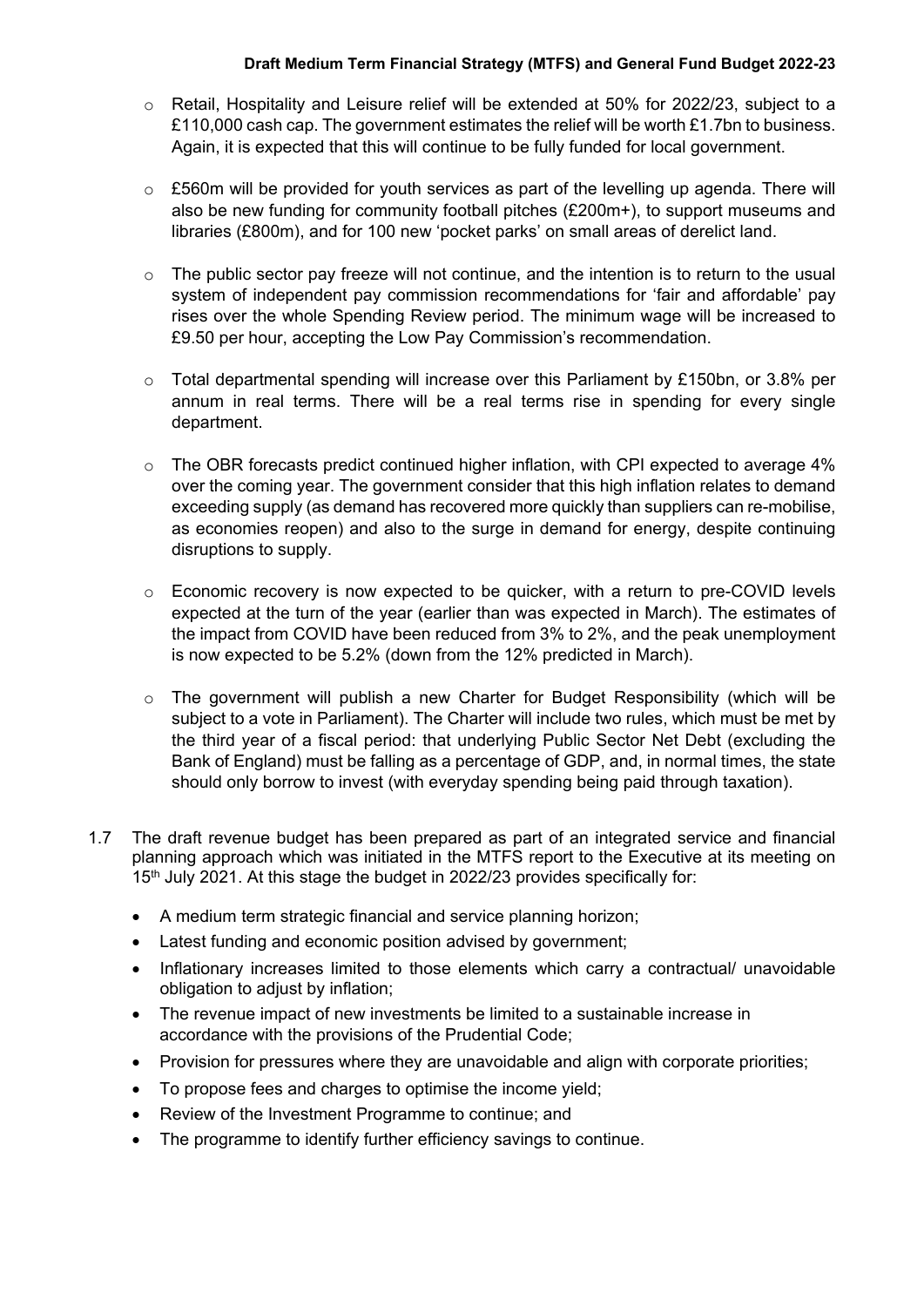- 1.8 This report considers the following:
	- General Economic Environment
	- Government funding and policy
	- Budget approach
	- Management and Administration 2022/23
	- Fees and Charges 2022/23
	- Contractual Inflation
	- Service Plans
	- Pension Costs
	- Service issues, budget pressures and risks
	- Investment Programme and Treasury Management
	- Approach to developing the MTFS

#### **2.0 General Economic Environment**

- 2.1 Woking Borough Council plays a key role in the quality of life of the residents, communities and businesses of Woking through services and employment we provide, purchasing from local suppliers and how we work in partnership with others. Against a background of ever diminishing resources and increasing demand, the Council has been investing in the local economy in order to reduce the reliance on government funding sources and therefore become more financially sustainable through activity that is more within the Council's control.
- 2.2 The benefits from the Council's entrepreneurial and commercial practice over that last decade has enabled it to continue to invest in new community facilities, and provide and fund a comprehensive range of services for the residents and communities of the Borough that has been beyond the reach of many comparable District and Borough authorities.
- 2.3 We have and continue to work to ensure:
	- What we do represents good value for money;
	- We invest in and for the future vision for the Borough as a vibrant place to live, visit, work and invest;
	- Our activities are transparent and we can be held to account;
	- We operate as One Council and focus on key areas for the Borough;
	- We prioritise the investment available for front line service delivery by maximising the resources available to us through income generation, treasury management and working in partnership with other organisations;
	- We remain true to our purpose and carry out all we do professionally and competently; and
	- We remain ambitious, optimistic and realistic about what can be achieved.
- 2.4 Local Government has to date borne the brunt of austerity and savings it has been required to make are higher than in most areas of government expenditure. All Councils are facing real challenges and the impact of the Coronavirus pandemic has hit authorities with a high dependency on parking and commercial and retail estate returns particularly hard.
- 2.5 The Chartered Institute of Public Finance Accountants produce an index of Financial Resilience to support Local Authority good financial management. Of particular note and relevance for Woking Borough Council are comparably high levels of debt and interest payments to support our investment and regeneration programmes of activity alongside a strong financial position in respect of the level and sustainability of reserves and the ratio of fees and charges to service expenditure which has provided the ability to cover the debt interest payments and contribute to maintaining the funding of a comprehensive range of services to the communities of the Borough. It is this reliance on alternative income sources,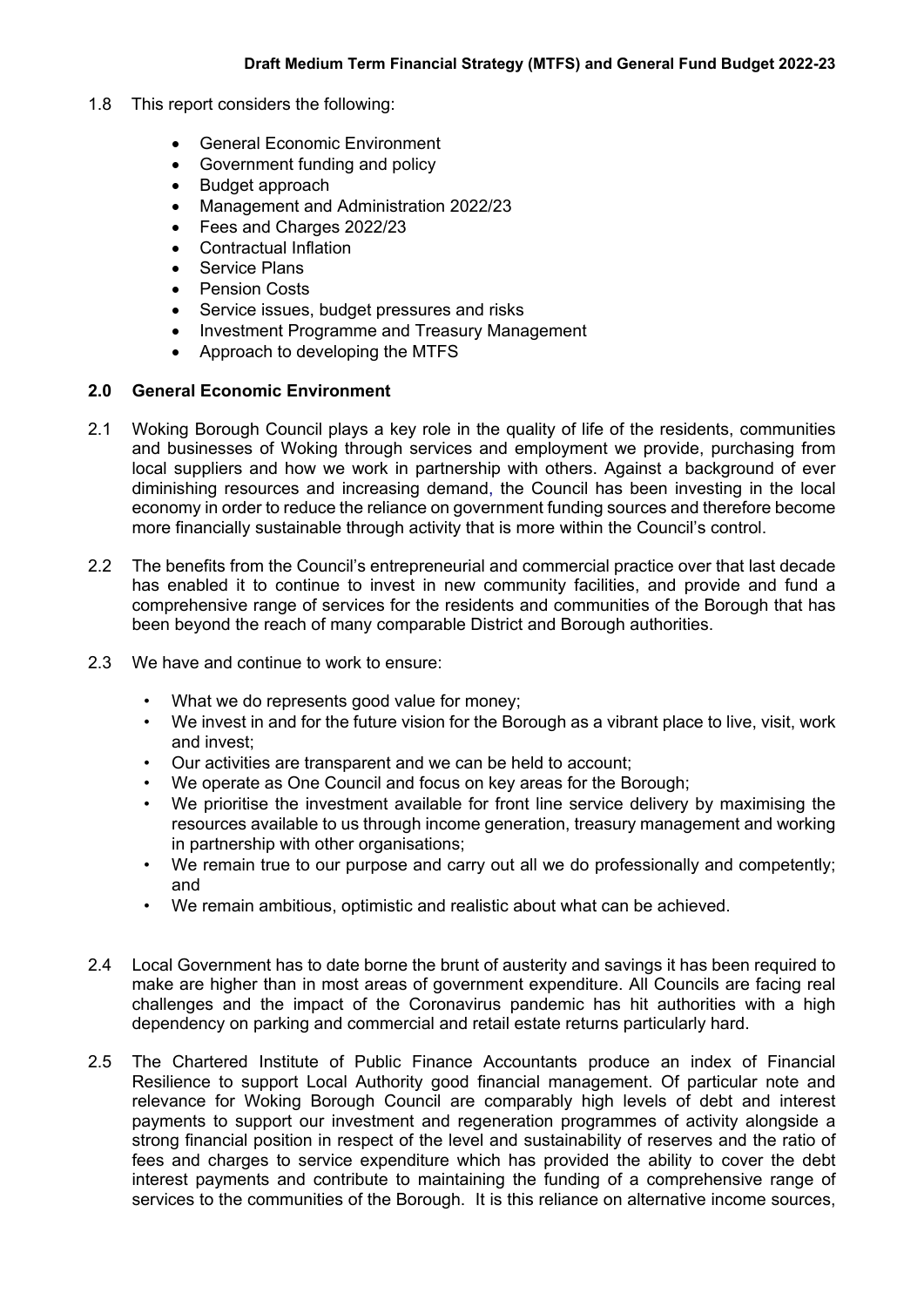seen by the index as a strength, which has increased the financial pressure during the pandemic as income has been universally affected.

- 2.6 The benefits of the Council's approach and Investment Programme have put us in a relatively strong position from which to face the challenges ahead. This can be evidenced by some areas of national research that have been previously reported to the Executive and as evidenced in the Lambert Smith Hampton UK 2021 Vitality Index and Legatum Institute prosperity index 2021.
- 2.7 The outlook over this period remains very difficult to assess as the country emerges from the impact of the Covid pandemic and ending of Covid restrictions, alongside understanding the impact on the economy and speed of economic recovery.
- 2.8 The Bank of England's Monetary Policy Committee met on 2<sup>nd</sup> November 2021 and kept the Bank Rate unchanged at 0.1%. The key headlines from the November 2021 Monetary Policy Report were:
	- $\circ$  The size of the UK economy is getting close to where it was before the pandemic.
	- o Expect inflation to rise to around 5% in the spring next year and fall back from the middle of next year and to be close to the Government's 2% target in two years' time.

## **3.0 Government Funding and policy**

### Baseline Core Government Funding

- 3.1 In his Autumn Statement in October, the Chancellor, set out the results of the Comprehensive Spending Review (CSR) and provided government departments with budgets for 3 years from 2022/23 to 2024/25.
- 3.2 Whilst the headlines for local government were positive, Core Spending Power which is set to increase, reflects both government funding and locally generated Council Tax increases. It cannot be assumed that any headline increases in resources available for the sector will translate into increased government grant funding. In addition any changes in the distribution of grant funding between local authorities is likely to be influenced by the Levelling Up agenda and pressures within social care, and is unlikely to favour Woking.
- 3.3 It is expected that the Provisional Local Government Settlement will be announced in early December. If, as envisaged, a 3 year settlement is provided this will remove a significant uncertainty within the MTFS and will enable the Council to plan in the knowledge of the funding which will be received over this period.
- 3.4 At this stage it is not clear which reforms to Local Government funding will be taken forward as part of this Settlement or future plans.

#### Business Rates

- 3.5 During 2020/21 the government awarded Business Rates relief to businesses in the direct Retail, Leisure and Hospitality (RSL) sectors as well as extended relief for small businesses and nurseries. This support continued into 2021/22 and the Autumn Statement has confirmed further support during 2022/23. The Council is funded through section 31 grants for the relief granted to businesses. This means the business rates being collected has been less than in previous years, but the funding fully covers the business rates due therefore mitigating the risk of non-payment.
- 3.6 The Council has been allocated a place in the Surrey Business Rates Pool for 2022/23. This means that the Council operates with other members of the pool, retaining locally a greater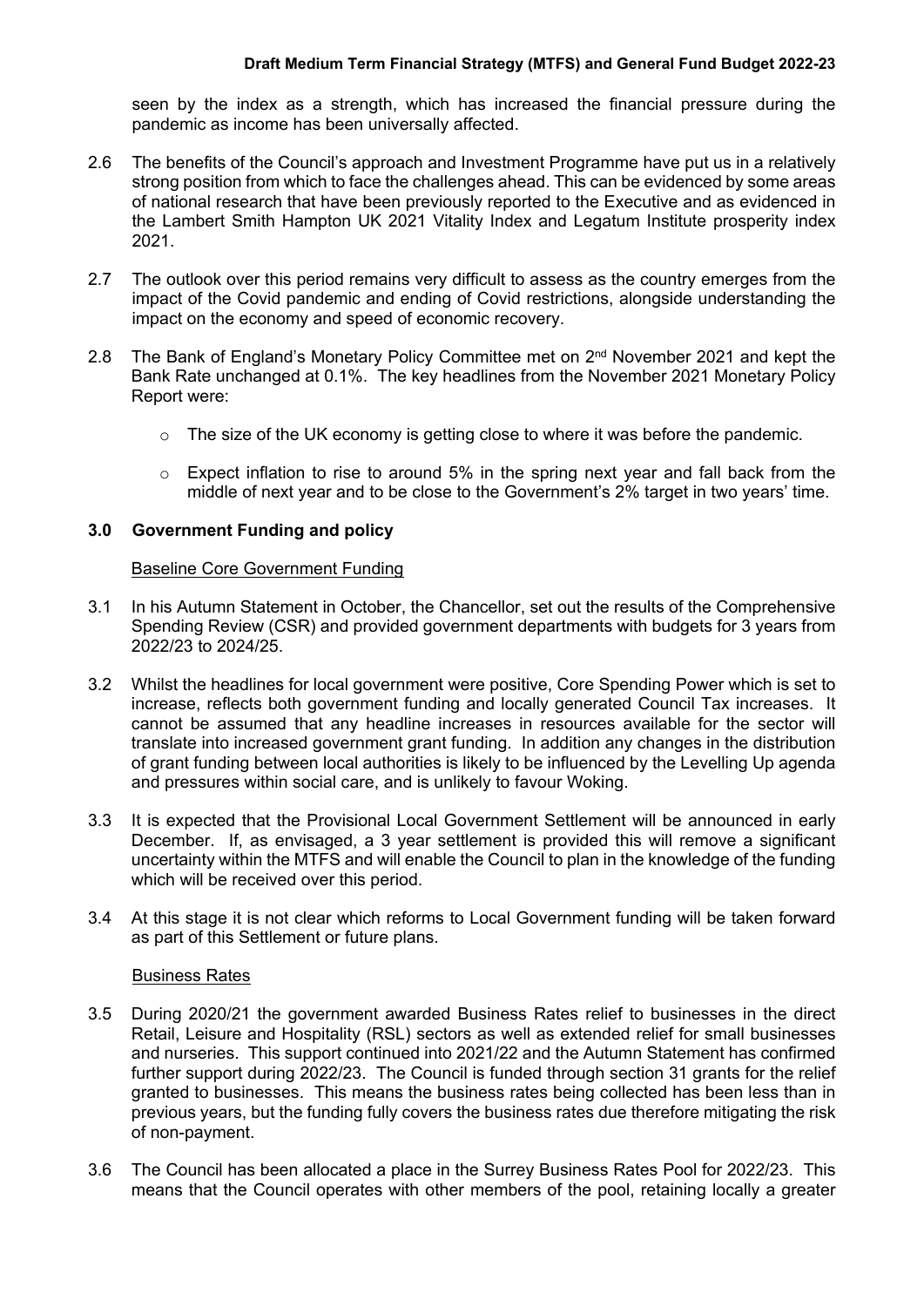proportion of income collected in excess of baseline levels, but also protected as a group from losses.

- 3.7 Initial indications, and past experience, are that membership of the pool could benefit the Council by over £250,000 in the year. This benefit, and any general increase in Business Rates growth over baseline levels is assumed to be transferred to reserve and not included as an ongoing base budget increase in resources.
- 3.8 As well as Business Rates collected, the Council also pays Business Rates on its own properties. The Council's draft budgets have been adjusted for assumed inflation and changes in the Council's assets, including where the charge becomes payable by the Council as landlord due to vacant properties. Overall there is currently a £5,000 pressure to these budgets for 2022/23. This will be reviewed again ahead of setting the final budget to ensure any changes within the Council's asset base are incorporated.

### New Homes Bonus (NHB)

- 3.1 The New Homes Bonus (NHB) scheme match funds the additional Council tax for each new home and property in the Borough, above a baseline level, for four years after that home is built or brought back into use.
- 3.2 The government has been phasing out New Homes Bonus. There has been no indication of future funding through a replacement scheme so the MTFS continues to assume reductions to remove this income completely. This is a considerable reduction in funding from a total of over £2m in 2016/17. It is hoped that the Provisional Settlement will provide details of a replacement scheme. New Homes Bonus has been used to repay the funds loaned by Enterprise M3 towards the Sheerwater Access Road project and supported investment in Brookwood Cemetery.

#### Council Tax

- 3.3 It is assumed that the referendum limit for Council Tax increases in 2022/23 will remain unchanged for District Councils at the higher of 2% or £5.
- 3.4 The draft budget assumes an increase in Council Tax of £5, which for Woking equates to 2%. In calculating settlement allocations the government include the resources available to each Council assuming that this increase is taken irrespective of the actual Council Tax decision. It is therefore critical that the Council continues to maintain its Council Tax base income.

#### Taxbase

- 3.5 The Taxbase is the number of equivalent Band D properties which will generate Council Tax income for the Council in the year. It is calculated based on current Council Tax data adjusted for relevant discounts, expected changes in property numbers, and bad debt assumptions.
- 3.6 The draft Tax Base for 2022/23 in the draft budget is 41,519 which is a 2.9% increase. This incorporates a 0.5% increase in irrecoverable tax expected compared to pre-Covid assumptions (a 2% increase in irrecoverable tax was assumed in 2021/22).

#### Local Council Tax Support Scheme

- 3.7 The Local Council Tax Support (LCTS) scheme was introduced in 2013/14. The scheme is aimed at not causing severe financial hardship on Council Tax charge payers on low incomes and to not cause an adverse effect on the Council's income from unpaid charges.
- 3.8 LCTS reduces the Council's taxbase so increases in claims will result in a reduction in Council Tax income. The table below shows the increase in working age claimants since pre-Covid.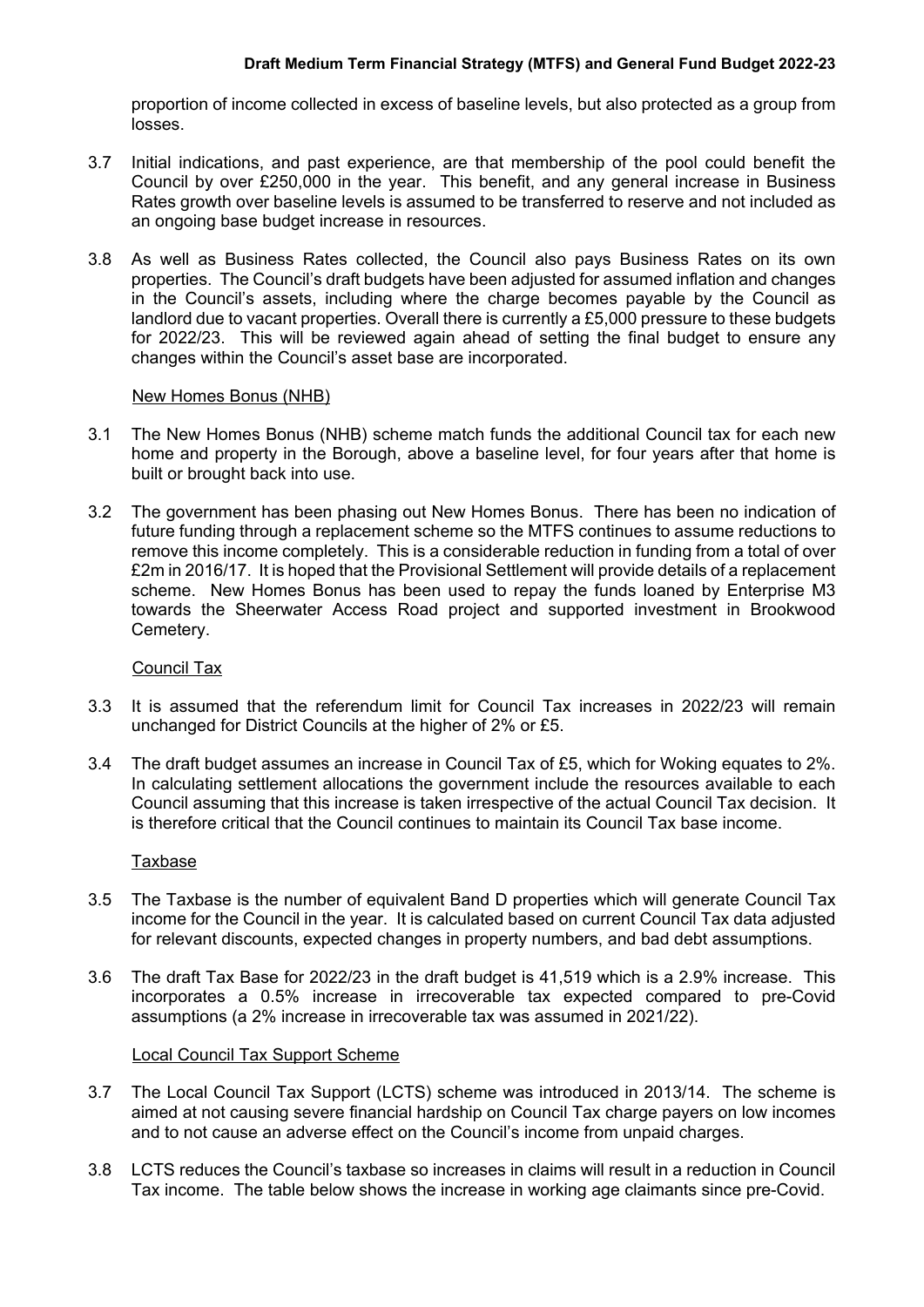**Local Council Tax Support** 

| Working-Age Cases March 2020   | 2,358 |
|--------------------------------|-------|
| Working-Age Cases October 2020 | 2,624 |
| Working-Age Cases October 2021 | 2,663 |

#### Long term Empty Properties

- 3.9 To encourage the return of empty homes into use, the Council has increased the premium rate for long term empty properties in line with flexibility introduced by legislation in 2018/19.
- 3.10 Surrey County Council (SCC) have allowed Districts and Boroughs to apply for the additional SCC element of the Council Tax to be used to fund agreed priorities. The Council applied for this funding towards the Decarbonisation project at Export and Midas House.

## **4.0 Approach to preparing the draft 2022/23 budget**

### Monitoring 2021/22 Budget

- 4.1 In setting the 2021/22 budget a provision of £6.6m was include to cover forecast income losses from Car Parking, Leisure and Commercial Rents as a result of the Covid pandemic. Since the base budget was set a more positive outlook is forecast resulting in a reduced use of this provision of £1.6m. Service income and expenditure directly related to the pandemic is expected to be contained within budgets. Non Covid related variations can currently be maintained within the budget contingency. The financial position is reported monthly in the 'Green Book' and will continue to be monitored closely.
- 4.2 Permanent variations to budgets identified through in year monitoring are incorporated in the draft budget where appropriate. The position will continue to be reviewed over the next 2 months and the 2022/23 budget adjusted as appropriate.

#### Fit for the Future

- 4.3 Over the summer, in response to the Council's MTFS reported in July, a review was completed to identify savings, efficiencies and income generating opportunities across the Council's services.
- 4.4 The MTFS update to the Executive in October set out the headline levels of savings currently identified. Appendix 3 to this report sets out in more detail the current budget areas where savings or increased income will be targeted, together will the breakdown and forecast timescales for these to be realised.

#### 2022/23 Draft Budget

- 4.5 There continues to be uncertainty around the economic recovery following the Covid pandemic lockdowns. It is assumed that the impact of any future return to restrictions would be fully compensated through government funding. The budget considers separately direct impacts on the Council's income generation, through adjustment in the Covid provision funded from reserves, no ongoing Covid related costs are assumed in the base 2022/23 budget.
- 4.6 For most service expenditure, the draft revenue budget for 2022/23 is based on the 2021/22 approved budget adjusted as set out in the following sections.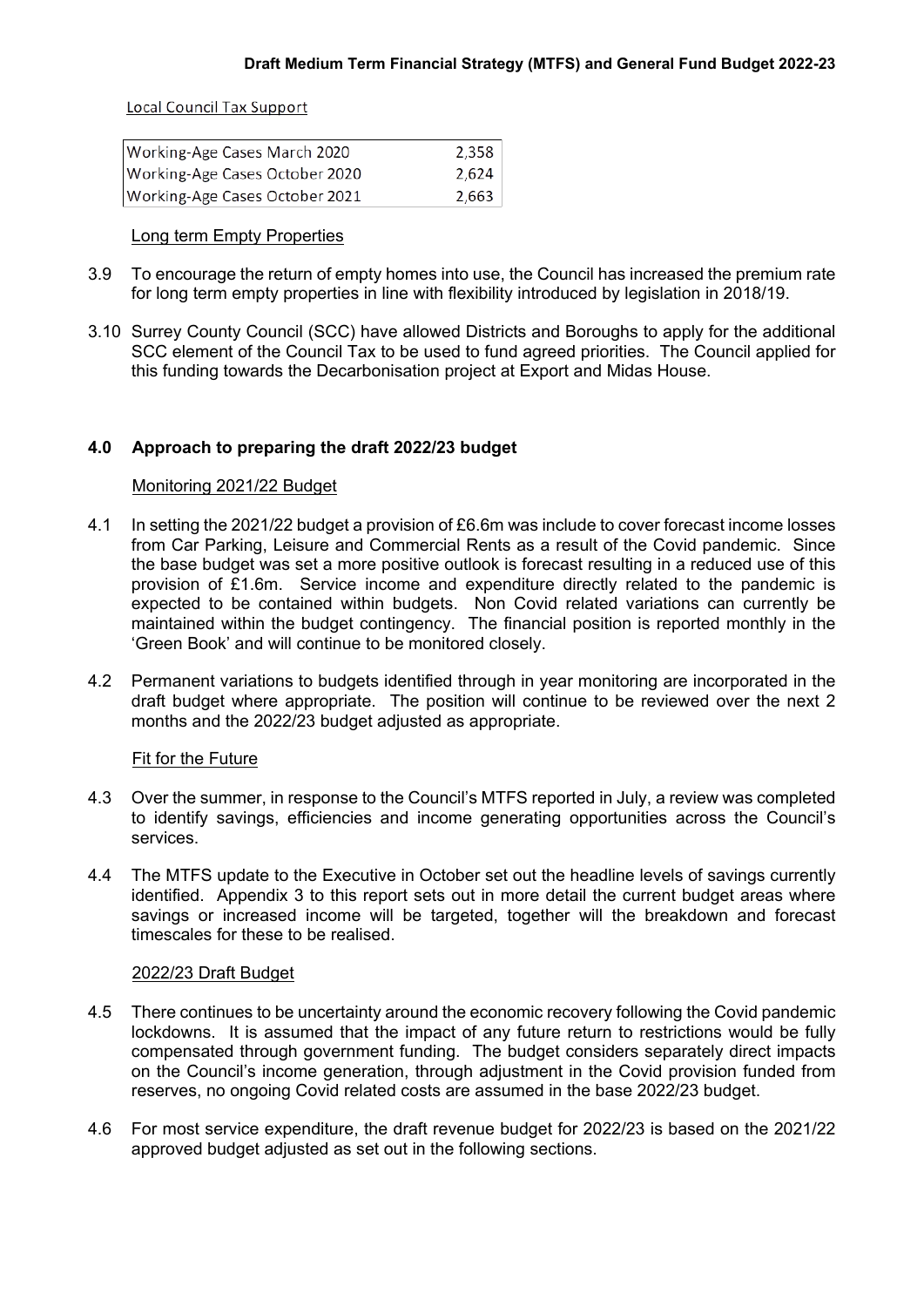- 4.7 The summary 2022/23 Budget position is shown in Appendix 1, with an analysis of the service budget changes compared to the 2021/22 budget provided in Appendix 2. Savings, efficiencies and income generation identified through the Fit for the Future programme for 2022/23 are incorporated as a single line in Appendix 2. Details of the budget areas where these reductions are sought are listed in Appendix 3.
- 4.8 The table below summarises the changes compared to the 2021/22 budget and shows a required increase in use of reserves of £423,000 to balance to an acceptable increase in Council Tax.

| <b>Budget variation 2021/22 to 2022/23</b>               |          |
|----------------------------------------------------------|----------|
| Investment Programme/Treasury Management                 | 1,645    |
| <b>Service Pressures</b>                                 | 1,355    |
| Increase in Fees and Charges                             | $-786$   |
| Fit for the Future savings and efficiencies              | $-1,922$ |
| <b>Reduction in Government Grants</b>                    | 643      |
| Increase in Council Tax/taxbase                          |          |
| Additional use of reserves required in 2022/23           |          |
| Reduction in use of reserves for Covid Provision 2022/23 | $-4,304$ |

- 4.9 The total forecast use of reserves, excluding the Covid provision, is £3.37m in 2022/23. This has increased compared to the £2m forecast in the October MTFS paper primarily due to the reduction in interest income secured from Thameswey Housing as a result of rephrasing investment in housing delivery through approved loan facilities.
- 4.10 Further commentary on the key budget approach and assumptions is provided in following sections.

## **5.0 Management and Administration**

- 5.1 Staffing is currently controlled through two measures the number of Full Time Equivalent (FTE) staff employed and the cost including overheads of employing them. The levels were set for 2021/22 at 340 FTE and £15,590,000.
- 5.2 During the summer of 2021/22 Senior Managers and Corporate Leadership Team have reviewed staffing levels and agreed a number of areas where additional resources are required to support the Council's activities. There were also some posts which were identified as savings through the Fit for the Future programme. These variations are now reflected in the 2022/23 base salary budget.
- 5.3 Other variations are as set out in the table below which reflects known pressures and significant changes in the staffing budgets. This includes the insource of the Housing Service currently contracted to New Vision Homes, from 1 April 2022.
- 5.4 The Medium Term Financial Strategy assumes an annual £400,000 increase in the staffing costs. This represents approximately 2.5% of the salary budgets. This allowance is shown in the table below, however no decisions have yet been made regarding the value or structure of any pay increases for 2022/23.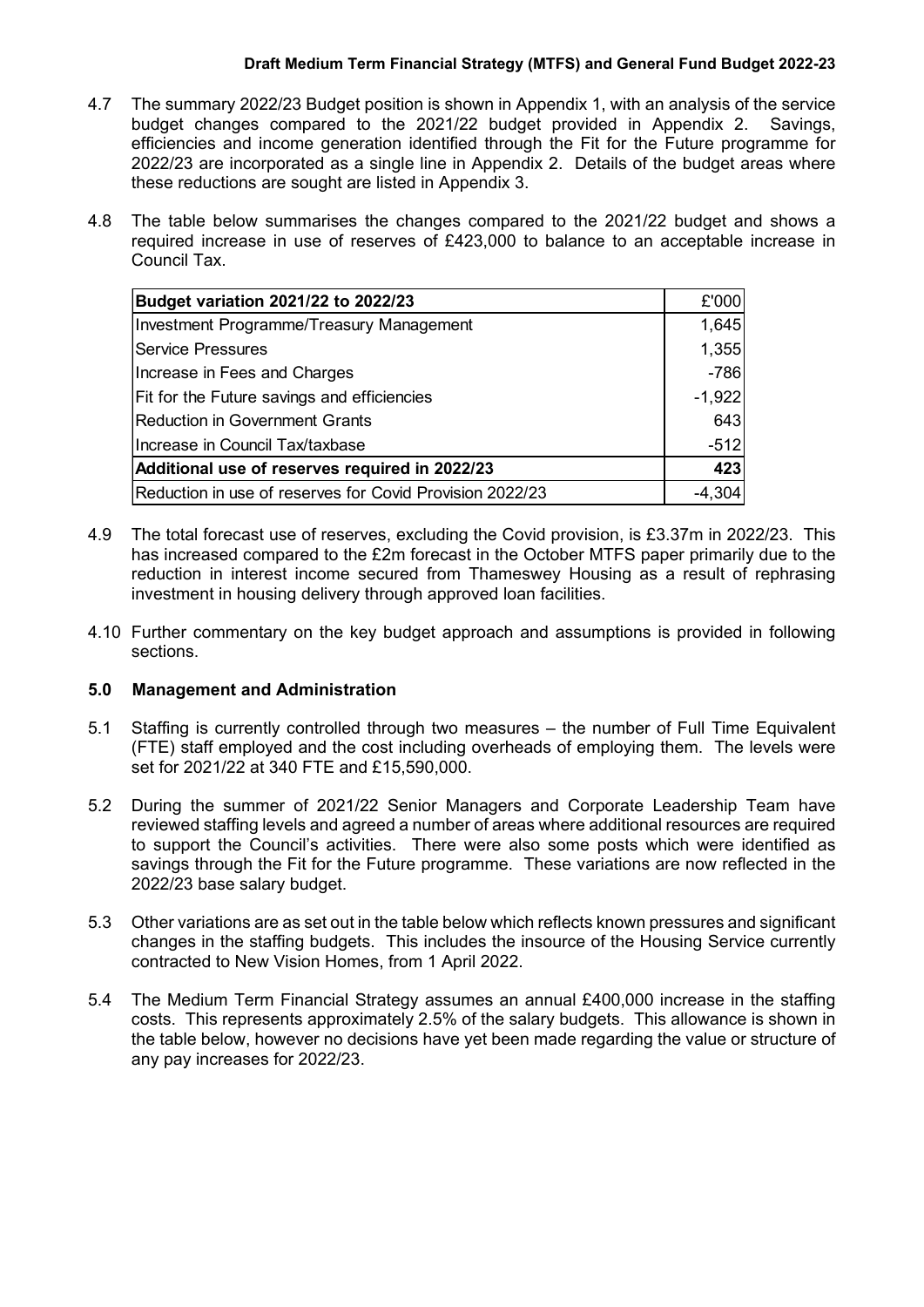| <b>Pressures on staffing budgets</b>                        |        |
|-------------------------------------------------------------|--------|
|                                                             | £'000  |
| Cost of turnover, pay progression and allowances 2021/22    | 191    |
| National Insurance Health & Social Care Levy 2022-23 1.25%  | 151    |
| New posts and structure changes 2021/22                     | 869    |
| <b>Pressure on Staffing Budgets</b>                         | 1,211  |
|                                                             |        |
| Fit for Future savings                                      | $-375$ |
| Removal of vacant posts                                     | $-265$ |
| Savings                                                     | $-640$ |
|                                                             |        |
| Reduction in investment programme funding                   | 68     |
| Add new posts externally funded                             | 238    |
| Changes in funding                                          | $-302$ |
| 2021-22 savings target built into base budget               | 428    |
| 2022-23 savings target - assumed                            | $-450$ |
| Other                                                       | $-18$  |
|                                                             |        |
| <b>Hale End Court</b>                                       | 131    |
| Housing Insource                                            | 1,297  |
|                                                             | 1,427  |
|                                                             |        |
| Assumed increase for pay progression and allowances 2022/23 | 400    |
| Pressure on staffing control total                          | 2,380  |

- 5.5 The 2021/22 budget included a £428,000 'vacancy target'. For 2022/23 it is proposed that the vacancy target be increased to £450,000 reflecting the increase in staffing numbers following the insource of the Housing Service. As with other budgets it will be necessary to further review staffing budgets to identify options to reduce the control total for 2022/23.
- 5.6 The budget tracks those posts which are funded by Council Tax and the Housing Revenue Account. It is net of any posts which are funded externally or by Investment Programme projects. The table below shows the trend in the total staffing budget.

| Year                        | <b>Budget</b>   | Average          |
|-----------------------------|-----------------|------------------|
|                             | (in cash terms) | Number of        |
|                             | £m              | <b>FTE Staff</b> |
| 2014/15                     | 12.400          | 345              |
| 2015/16                     | 12.500          | 345              |
| 2016/17                     | 12.600          | 335              |
| 2017/18                     | 13.000          | 335              |
| 2018/19                     | 13.575          | 340              |
| 2019/20                     | 14.360          | 350              |
| 2020/21                     | 15.690          | 365              |
| 2020/21 (in-year variation) | 15.041          | 358              |
| 2021/22                     | 15.590          | 340              |
| 2022/23                     | 17.970          | 385              |

5.7 Accounting rules require that these costs are allocated out to individual services to show the full cost of the service. Allocations will be reviewed where there have been changes in the team structures and where activity covers both HRA and General Fund functions. This may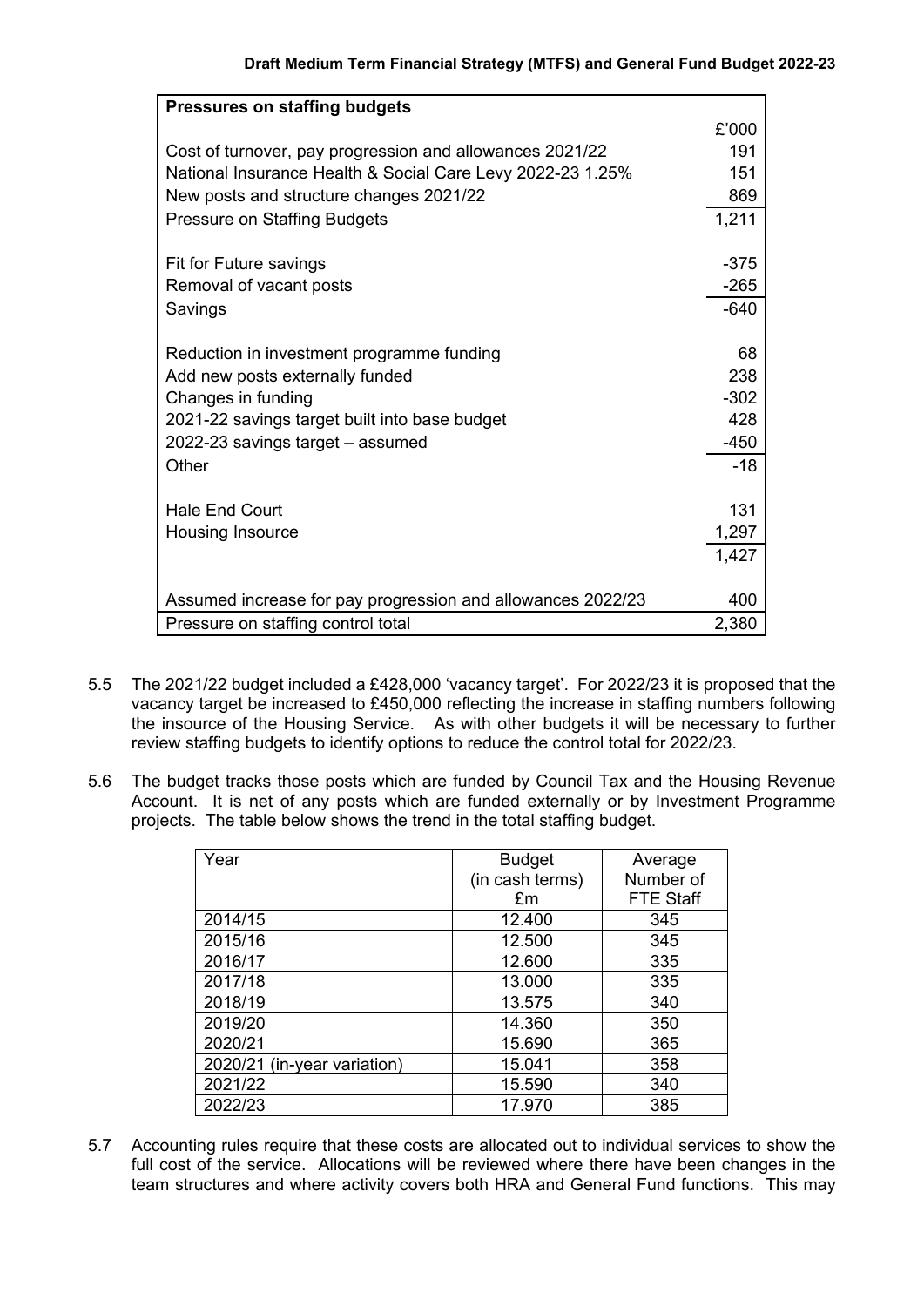affect the proportion of costs covered by Council Tax/rents for 2022/23. Currently the increase is forecast to be allocated as follows:

| Assumed General Fund budget pressure 2022/23 | 866   |
|----------------------------------------------|-------|
| Assumed HRA budget pressure 2022/23          | 1.514 |

- 5.8 Those posts which are capitalised or funded from Investment Programme budgets are categorised as externally funded. Only posts directly working on projects are allocated, this position will continue to be reviewed including the opportunity to fund wider staffing costs from project budgets.
- 5.9 No allowance has yet been made for increases to Members Allowances for 2022/23.

### **6.0 Fees and Charges 2022/23**

- 6.1 Elsewhere on this agenda is a report on the proposed Fees and Charges for 2022/23. The General Fund base budget for 2022/23 in Appendix 1 incorporates the forecast changes in charges and activity in this report.
- 6.2 The Fit for the Future programme identified a number of areas where charges had not been increased in line with comparable providers, or where income was not covering the full cost of the service which was therefore being subsidised. These charges have been addressed through the 2022/23 review where possible. In some cases increases may be phased over time if this is considered necessary. The income generated from Fees and Charges is shown as excluded from the Fit for the Future savings total in Appendix 2 as it is included within the income from Fees and Charges separately identified on the schedule.
- 6.2 As planned in the MTFS, an increase in parking charges is proposed which will be effective 31 January 2021. Whilst the long term impact of the pandemic on changing working practices and consumer habits, is not clear, it is important that income is secured as intended to cover the costs of investment in the Council's car park assets. A provision continues to be allowed for the recovery of parking activity during 2022/23.
- 6.3 Fees and Charges are expected to contribute an increase in income of £785,000 to the 2022/23 budget. Not all the income from Fees and Charges has a direct impact on the General Fund budget. Changes to the income from Controlled Parking Zones for example would be credited to the Parking Account. In addition increases in some service income will result in associated increases in costs e.g. Community Meals.

## **7.0 Contractual Inflation**

- 7.1 Negotiations are undertaken with suppliers to minimise the impact of inflation on the Council's costs wherever possible. Provision has been included in the draft budget allowing for instances where it is impossible to avoid an increase.
- 7.2 There are significant pressures on prices, and inflation rates are expected to continue to increase into the new year in line with the Bank of England's Monetary Policy Committee expectations on inflation referenced at 3.8 of this report. Where contracts are based on future inflation indices, it will be necessary to review the latest forecasts before budgets are finalised in February.
- 7.3 An allowance has been made for increases in energy costs. Movements in the energy market will also need to be monitored to ensure this best reflects the forecast costs for the year.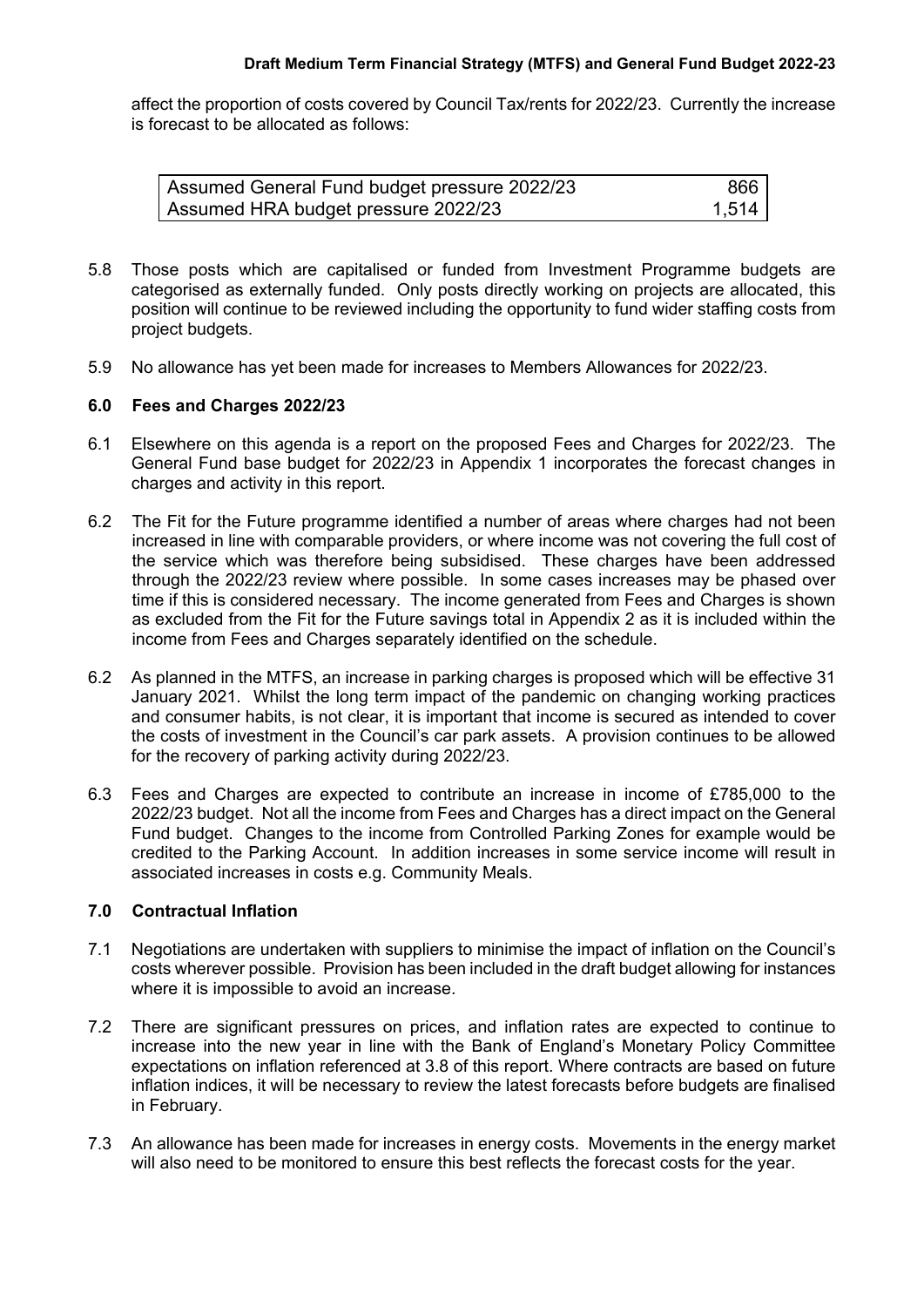### **8.0 Service Plans**

- 8.1 Following significant engagement activity during 2021/22 the Council will set a five year Corporate Strategy in February 2022. Once this is agreed, it is proposed that Directorate Plans setting out priorities for each area of the Council will be prepared for the Executive in March.
- 8.2 Performance management and financial monitoring information continues to be reported in the Green Book on a monthly basis. A review of the information published within the Green Book is proposed for 2022/23, to align with priorities set in the Corporate Strategy.

## **9.0 Pension Costs**

9.1 The triennial actuarial review of the pension fund was completed for the position of the fund at 31 March 2019 and set the employer's on going pension costs, and annual lump sum payment towards the pension fund deficit, for 2020/21 to 2022/23. A £60,000 increase in the lump sum funding is included for 2022/23 as part of the agreed approach.

## **10.0 Service issues, Budget Pressures and Risks**

#### Commercial Income

- 10.1 Over recent years the Council has acquired a number of strategic properties within the Borough across a variety of property types and sectors. In many cases the properties have been enhanced or developed to attract employers or services to the Borough.
- 10.2 The Covid crisis affected almost all businesses. The National lockdowns required businesses to close to the public, and staff to work at home. Even as restrictions were relaxed, social distancing requirements meant that business has been very different.
- 10.3 The Council's commercial income was affected by non-payment of rents during 2020/21, and whilst the economy has now reopened, there continue to be discussions with some tenants regarding payment of amounts due. The base budget assumes that 2021/22 is the last year impacted by Covid specific recovery issues for commercial rents. No ongoing allowance is included for 2022/23.
- 10.4 Currently commercial leases in place are £100,000 more than the base rental budget. This increase has not been included in the base budget at this stage and forecast changes for 2022/23 will be reviewed in more detail before making any changes in the final budget. Socioeconomic benchmarking is underway as part of the review of the Council's finances that has been commissioned from the consultants EY. This insight will inform and changes to forecasts that we need to reflect in our MTFS.

#### Additional Restrictions Grant (ARG)

- 10.5 During 2020/21 the government allocated the Council Additional Restrictions Grant to be allocated as direct grants to businesses, particularly where they had missed out on other government schemes, and for wider business support.
- 10.6 Having advanced the necessary funds by 31 July 2021, the Council has been awarded an additional allocation of ARG. It is proposed that a proportion of this additional funding is used to support the establishment of a Digital Centre of Excellence in the Borough centred on an incubator/accelerator unit supporting start-up businesses, as recommended by the Economic Development Action Plan.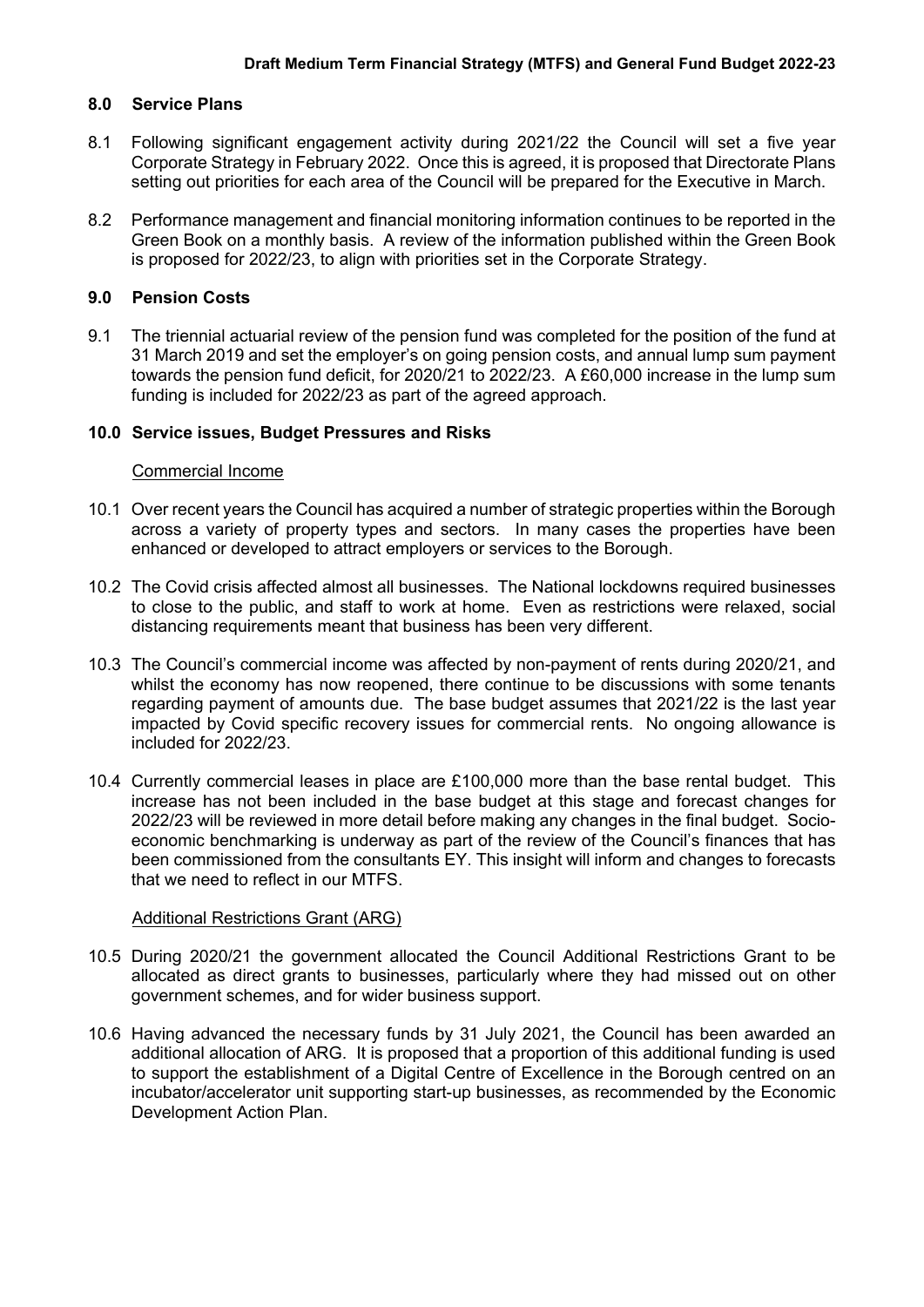#### Leisure

- 10.7 The Council's leisure provider, Freedom Leisure, has been severely impacted by the restrictions during the pandemic as all facilities were required to close and only opened gradually with restrictions.
- 10.8 Forecasts provided by Freedom show positive growth in leisure numbers and reduction in the support required from the Council during 2021/22. For the 2022/23 budget it is assumed that the management fee will be received as would previously have been expected pre-Covid.

#### Risk Contingency

10.9 The risk contingency has been retained at £250,000 in the draft Budget. This will be reviewed before the final budget is presented in the light of the risks associated with the budget, any savings target, the level of general and specific reserves and in the context of the Council's planned business.

## **11.0 Investment Programme and Treasury Management**

- 11.1 To preserve the Council's resources during the Covid pandemic, in November 2020 it was necessary to temporarily suspend uncommitted projects within the Investment Programme.
- 11.2 Projects which were suspended were those either directly funded by the Council's revenue reserves or which are funded by borrowing with the associated financing costs. The need to manage the Council's MTFS to a sustainable position post Covid, required revenue reserves to be protected to be able to fund these pressures primarily through lost income until a sustainable budget position could be established.
- 11.3 These projects remain suspended in the draft Investment Programme also on this agenda. Once the level of government support over the MTFS period is clearer, and savings identified through the Fit for the Future further progressed, it may be possible to introduce some of these projects into the funded Programme. Suspended projects will be also be reviewed to consider if any are no longer relevant or do not fit the priorities set by the Corporate Strategy.
- 11.4 The interest, repayment costs and investment income in the General Fund Summary (Appendix 1) relate to the draft Investment Programme excluding suspended projects.
- 11.5 Lending to group companies generates income to support the Council's budget. The group companies will continue to work to existing Business Plans with a full review to align with the Council's Corporate Strategy during 2022. The updated Investment Programme reduces the rate of investment in Thameswey Housing Ltd for housing acquisition and development. This reduces the net interest income forecast through these advances. The treasury estimates will continue to be updated to reflect any changes in timing or additional funding approved for Thameswey.
- 11.6 The interest estimates will be further reviewed in the period to preparing the final 2022/23 budget:
	- To incorporate any further changes to the Investment Programme including project timing and any further impacts of major regeneration schemes
	- To reflect any changes in the interest rate forecasts provided by the Link Asset Services, the Council's treasury management consultants.
	- To further review the Minimum Revenue Provision (MRP) assumptions.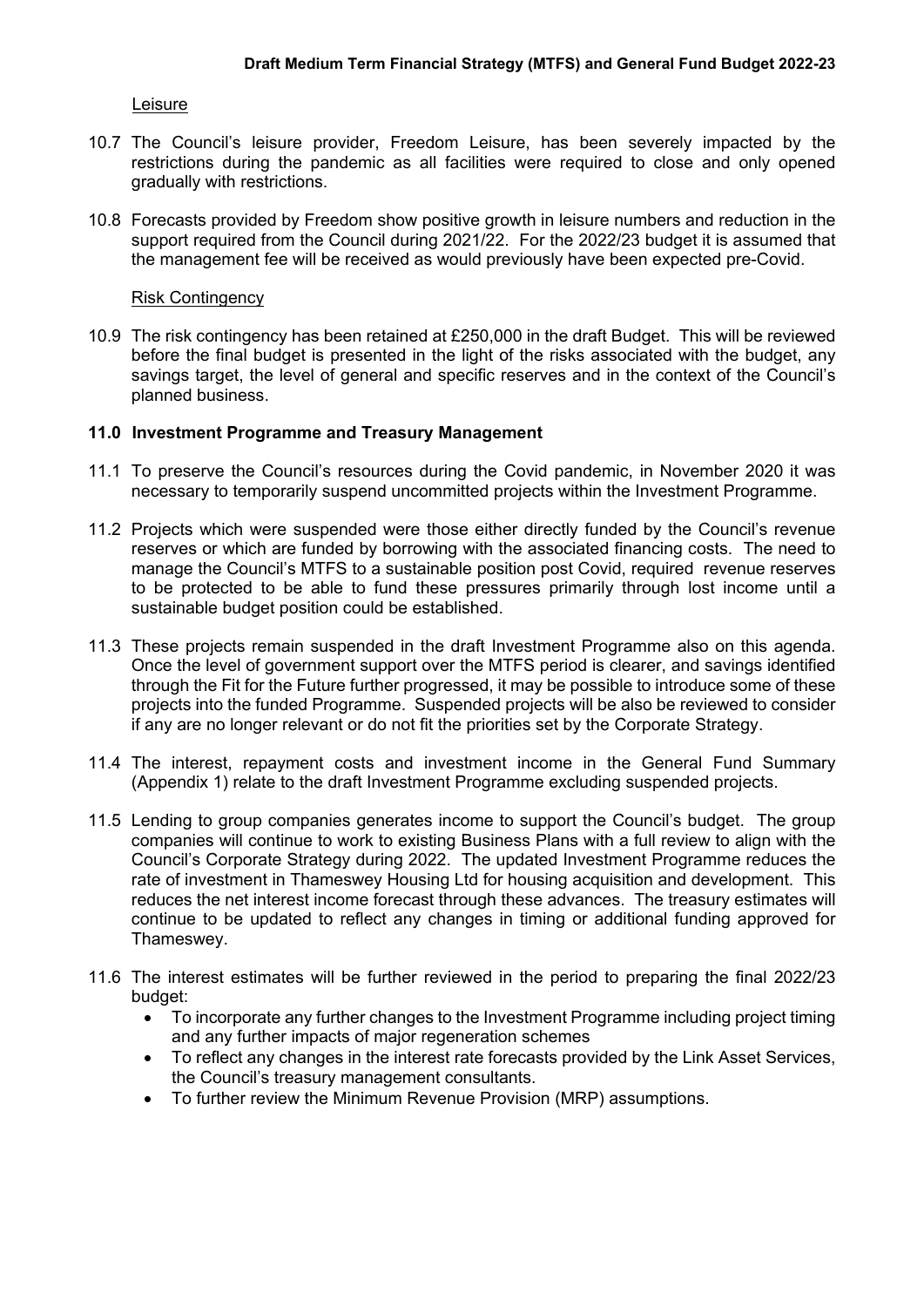### **12.0 Approach to developing the MTFS**

- 12.1 The financial position of the Council is significantly reliant on income from car parking and commercial rents contributing some £8m and £22m towards the Council's total income. This income has been used to fund a wide range of services for the communities of Woking that would not be possible to fund if this income was not generated.
- 12.2 There has been a significant loss of this income in 2020/21 and the first two quarters of 2021/22. Whilst recovery of performance is being experienced in September 2021, this remains broadly in line with the forecasts we had made for 2021/22 and it is too early to make any material revisions to the forecasts for 2022/23 – 2024/25 at this stage. The financial forecasting will remain under review and any revisions will be incorporated into the final budget proposal for the 3<sup>rd</sup> February meeting of the Executive.
- 12.3 Whilst it can be assumed that this income will recover, it may take some time before pre-Covid income levels are achieved. A full recovery is still assumed to extend beyond the 3 years of this Medium Term Financial Strategy (MTFS). On this basis a prudent approach is required which secures savings in the short and medium term in order to reduce and remove the use of reserves.
- 12.4 The 2021/22 budget and forecasts to 2024/25 set out in the March 2021 MTFS assumed the use of almost £25m of revenue reserves to support the provision of services and recovery from Covid-19. The report to the 7<sup>th</sup> October meeting of the Executive forecasted a reduction in the use of reserves in the region of £10m resulting from work over the earlier part of 2021/22 on the Fit for the Future programme and MTFS. The requirement to use reserves is still significant due to the forecast reduction in income and returns from investments in the Borough's economy. Whilst the general economy is expected to slowly recover from the pandemic the performance of specific sectors will continue to be monitored in order to inform our forecasts for returns from our current assets and opportunities for our future Investment Programme.
- 12.5 In revising down the forecast investment by Thameswey Housing over the MTFS period, as set out in the draft Investment Programme, there is an impact on assumed income from loan margins. Over the MTFS this revised rate of investment will reduce income by £1.8m. The implications on the savings target will depend on the timing of further opportunities for investment in Housing. This will be considered together with the impact on use of reserves for the budget papers in February. Other assumptions in the base MTFS have been reviewed and remain appropriate. Detailed budget workings for 2022/23 have been consistent with the headline projections previously reported in October.
- 12.6 Options have been developed over the last 4 months that would deliver £4.9m of recurrent annual savings by 2024/25. These are detailed in Appendix 3 of this report as areas where the Councils net budget provision for the service will be targeted for reduction. Where the proposals are delivered by a review of fees and charges, these are contained in a further report on the agenda of this Executive which seeks Executive agreement to the review. For all other proposals they are highlighted for information. Decisions on proposals and budget changes will be brought forward in the reports to Executive on 3<sup>rd</sup> February 2022 and Council on 10<sup>th</sup> February 2022. The impact of these proposals is to reduce the use of reserves to support the general fund by approximately £12m over the 3 year period.
- 12.7 At this point it is not possible to propose a balanced MTFS position over the period without the use of reserves. There are some encouraging signs for local government coming out of the Chancellor of the Exchequers Autumn Budget Statement and Spending Review that was announced in the House of Commons on  $27<sup>th</sup>$  October 2021 and the signalling from Government of a 3 year settlement 2022/23 – 2024/25. Many details from Government however will be provided in the provisional financial settlement which is expected any time from early December.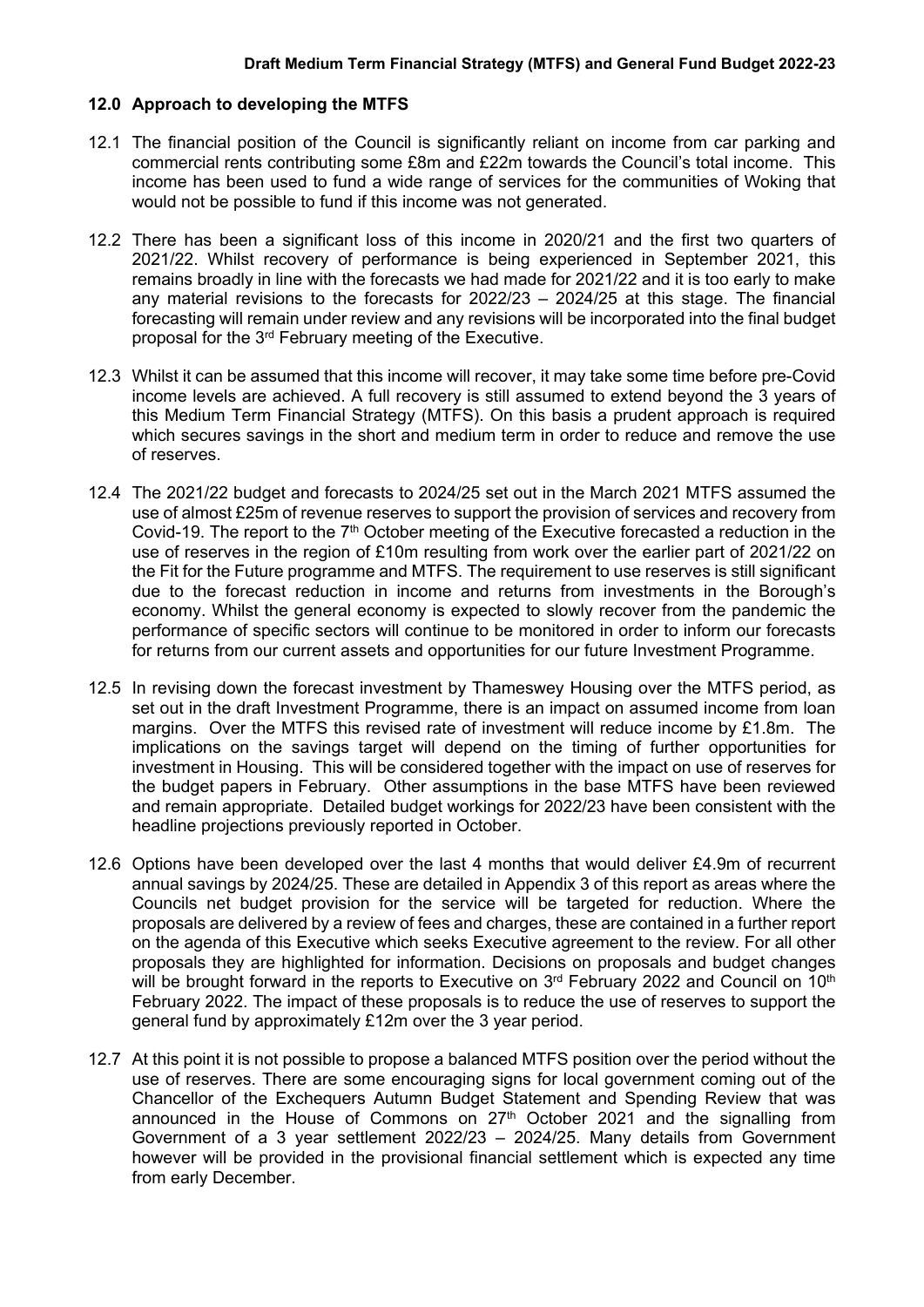- 12.8 There is also an improving reserves position for the Council, this forecast strategic use of reserves at this stage is appropriate and prudent. The approach taken supports the development of a sustainable approach to delivering service changes over the medium term and enables investment into the Fit for the Future programme of organisational change.
- 12.9 The Council has established a significant performance reset over the last 7 months through the emerging Fit for the Future programme in order to establish a framework to oversee the delivery of efficiencies while continuing to place communities at the core of decision making through our extensive community engagement plans. In addition, the programme seeks to deliver a modern council way of working that is in tune with the priorities for and opportunities that the Borough offers. Details of the Fit for the Future programme were reported in the MTFS report to the Executive on 7<sup>th</sup> October 2022.
- 12.10Now is the time to drive out the benefits enabled from the investments the Council has made into establishing the Borough as a place that has vitality and prosperity in order to maximise it's potential.

# **13.0 Corporate Plan**

- 13.1 The Council faces significant financial challenges and it also has an ambitious development and growth agenda. It is critical that the views of residents , businesses, partners and staff are sought in setting out a clear vision for the future and clear priorities that will guide the development of out five year Corporate Plan for 2022-27.
- 13.2 The Council has adopted an integrated service and financial planning approach to align resourcing decisions with the priorities of the Council.
- 13.3 The proposals for savings and efficiencies highlighted in this reporting for noting have been prioritised to align with the Corporate Plan 2021/22.
- 13.4 The new Corporate Plan 2022/23 2026/27 is being produced alongside of the MTFS and is being presented to the same 3<sup>rd</sup> February 2022 Executive and 10<sup>th</sup> February 2022 Council meetings.

## **14.0 Implications**

Finance and Risk

- 14.1 The financial implications are explicit in this report.
- 14.2 Risks to budgets are identified through ongoing monitoring throughout the year with variances reported monthly in the Green Book. Budgets are adjusted as appropriate in the following year. One-off or short term variances are met from the contingency at the end of the financial year.
- 14.3 Where specific risks have been identified they have been set out in this report and steps will be taken to mitigate against them.

#### Equalities and Human Resources

- 14.4 No new human resource or training and development implications arise from this report.
- 14.5 There are no specific equalities implications.